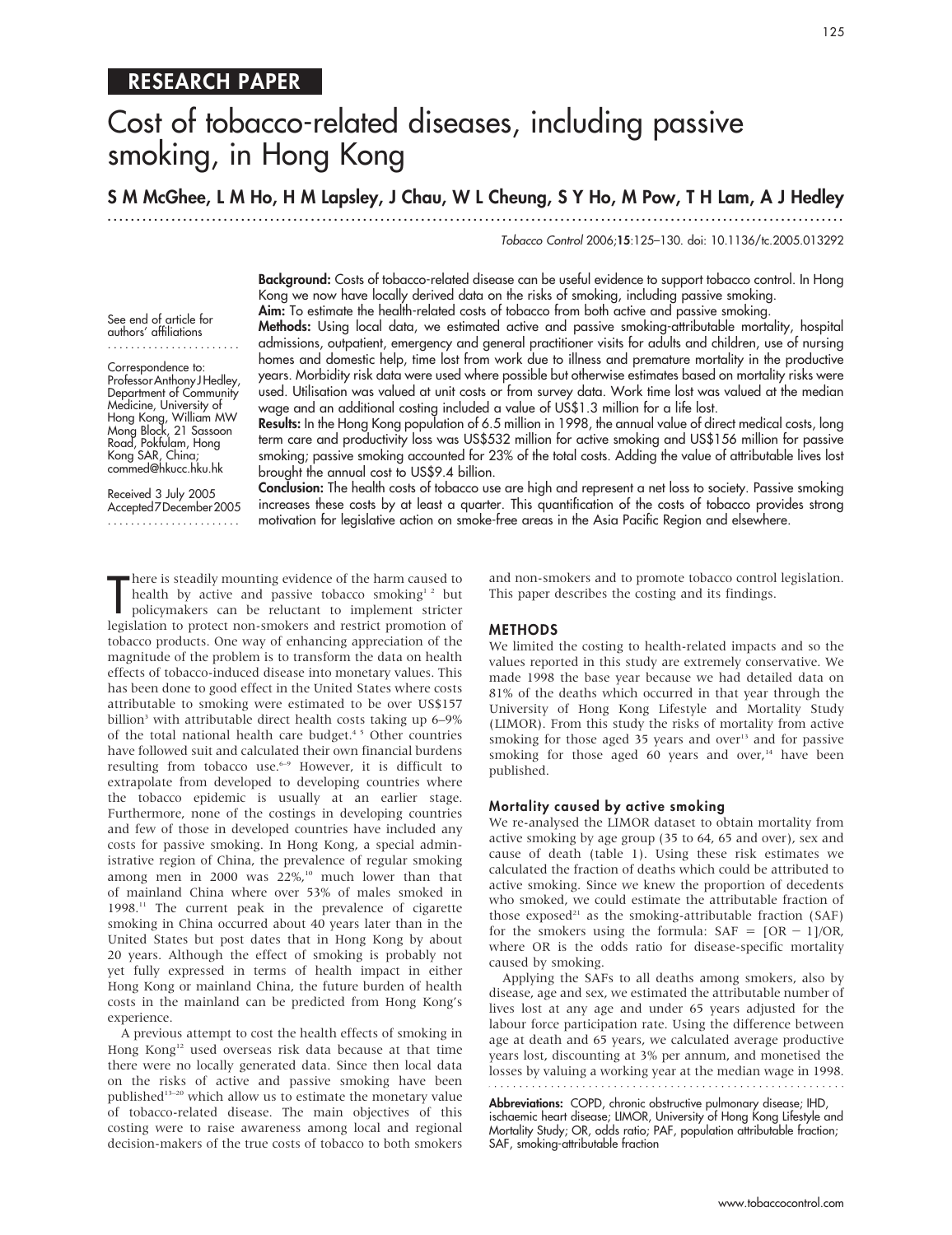Table 1 Causes of death and odds ratios (OR) used in the calculation of attributable fractions to estimate health-related costs of active and passive smoking

| Cause of death (ICD 9 code)                                                                                                       | OR (95% CI) for mortality as used in the costing |                             |                            |
|-----------------------------------------------------------------------------------------------------------------------------------|--------------------------------------------------|-----------------------------|----------------------------|
|                                                                                                                                   | <b>Active smoking</b>                            |                             | <b>Passive smoking</b>     |
|                                                                                                                                   | Age 35 to 64                                     | Age 65 and over             | All ages                   |
| Lung cancer (162)                                                                                                                 | $3.8$ (3.1 to 4.7)                               | 4.6 $(4.1 \text{ to } 5.2)$ | $1.4$ (1.0 to 1.9)         |
| Oesophageal cancer (150)                                                                                                          | $8.1$ (4.6 to 14.3)                              | $2.5(1.8-3.7)$              |                            |
| Stomach cancer (151)                                                                                                              | $1.7$ (1.2 to 2.4)                               | $1.2$ (0.9 to 1.5)          |                            |
| Liver cancer (155)                                                                                                                | $1.5(1.2 \text{ to } 1.8)$                       | $1.4$ (1.1 to 1.6)          |                            |
| Mouth, pharynx, larynx, pancreas, bladder cancer (140–149, 157, 161, 188)                                                         | $1.7(1.3 \text{ to } 2.2)$                       | $1.8$ (1.5 to 2.2)          |                            |
| COPD/pulmonary heart disease (416-417, 490-492, 496)                                                                              | $5.0$ (3.1 to 8.0)                               | $5.8$ (5.0 to 6.7)          | $2.0$ (1.3 to 3.1)         |
| Other respiratory (11, 12, 18, 460-466, 470-478, 480-483, 485-487,<br>493-495, 500-508, 510-516, 518-519)                         | $2.0$ (1.5 to 2.6)                               | $1.5(1.4 \text{ to } 1.7)$  |                            |
| Stroke (430-438)                                                                                                                  | $1.8$ (1.4 to 2.3)                               | $1.2$ (1.0 to 1.3)          | $1.5(1.2 \text{ to } 1.9)$ |
| Ischaemic heart disease (410-414)                                                                                                 | $1.7$ (1.3 to 2.2)                               | $1.3$ (1.2 to 1.4)          | $1.4$ (1.0 to 1.8)         |
| Other vascular (390-398, 401-405, 415, 420-429, 440-444, 446-448,<br>$451 - 459$                                                  | $1.9(1.4 \text{ to } 2.6)$                       | $1.3$ (1.2 to 1.5)          |                            |
| Other medical: peptic, gastric, duodenal, gastrojejunal ulcer, regional enteritis,<br>idiopathic proctocolitis (531-534, 555-556) | 2.7 (0.8 to 9.8)                                 | $1.4$ (0.9 to 2.2)          |                            |

We valued an attributable death using the value of 1.4 million euros  $(\epsilon)$ , a middle estimate worldwide which was used in a European valuation of air pollution related deaths.<sup>22</sup> With an exchange rate of  $\epsilon$ 1 to HK\$7.2, this was equivalent to HK\$10 million or US\$1.3 million. We present the results both with and without the monetary value for a life lost.

We used the groupings of cause of death reported in two studies from China.<sup>13 23</sup> However, the "other medical" group was large and diverse so we limited it to conditions recognised as tobacco-related by other studies (table 1). We included liver cancer because of its high incidence in China and Hong Kong and its strong association with smoking. We did not include pregnancy-related conditions because smoking prevalence among women in Hong Kong is low.

#### Mortality caused by passive smoking

This was calculated in the same way and using the same dataset as for active smoking with data on exposure to secondhand smoke in never-smokers over 60 years old, exposed at home.<sup>14</sup> We included only the four causes of death which have been associated with passive smoking—that is, lung cancer, chronic obstructive pulmonary disease (COPD), ischaemic heart disease (IHD), and stroke. The LIMOR dataset did not provide information about workplace exposures to secondhand smoke but there is increasing evidence that exposure at work is just as harmful as exposure at home.<sup>24-26</sup> We therefore extrapolated the estimated risks of home exposure to those exposed at work and further extrapolated to never-smokers aged 35–59 years. We estimated that 56% of males and 46% of females over 35 years were exposed to secondhand smoke.<sup>15</sup> We used the population attributable fraction  $(PAF)^{21}$  rather than the SAF because we did not have direct data on the number of deaths in all of those exposed to secondhand smoke. The formula used was:  $PAF = (p [OR - 1])/(1 + p [OR - 1])$ where p is the proportion of never-smokers exposed.

#### Costing of morbidity

For the costing of morbidity, we used directly derived risks of morbidity as far as possible. For example, for the impact of active smoking and of passive smoking at work on general practitioner (GP) visits we were able to use local published data<sup>15 20</sup> to calculate PAFs of health care utilisation and their costs. We could also do this for the impact of passive smoking on children. For the costs due to passive smoking by children less than 1 year old we used results from a local birth cohort.<sup>18</sup> From another local study on 8–12 year old children<sup>19</sup>

we extrapolated the excess doctor visits caused by passive smoking and their costs to children between 1–15 years old. These estimates omit some of the early life impacts caused by passive smoking or smoking by the mother, for example, on sudden infant death syndrome, low birth weight and other birth complications, therefore these costs are underestimated.

Recent costings in the United States used data on risks of hospital utilisation by smoking status but we had no data on smoking status of inpatients. Therefore, for costs of serious illness resulting in hospital admission, we used disease, age and sex specific PAFs which were derived using the corresponding mortality risks. We applied these PAFs to data on admissions which were obtained from the Hong Kong Hospital Authority clinical medical system. This information system includes all discharges and deaths in public hospitals in Hong Kong and covers around 94% of the hospital beddays used in Hong Kong.<sup>27</sup> For consultations in public outpatient clinics and accident and emergency departments, we could not obtain disease, age and sex-specific utilisation or cost data. Therefore, for active smoking, we used a PAF based on the smoking-related risk of mortality from any cause for all ages and both sexes together but we omitted these costs for passive smoking. The Hospital Authority supplied the unit average cost of bed-days in acute and longstay hospitals and outpatient visits. For private hospitals, we obtained the number of admissions from routine data<sup>28</sup> and used charge data from BUPA (Asia) Limited,<sup>29</sup> but omitted any costs of private hospital utilisation for passive smokingrelated conditions.

#### Other data sources

For population data on the prevalence of active and passive smoking, health care utilisation and the average cost of a GP visit, we used the University of Hong Kong-Harvard Household Survey from which some of the data have been published.15 For time lost from work, we used the University of Hong Kong Police Health Survey from which we have already published findings on the association between passive smoking, respiratory symptoms, health care utilisation and time off work.<sup>16 17</sup> We calculated from this database the risk of taking time off work for a smoker compared with a never-smoker and used this together with an estimate of smoking prevalence among workers<sup>15</sup> and annual working days lost<sup>30</sup> to estimate days lost attributable to smoking. These were valued at the median wage in 1998<sup>31</sup> and were attributed to the public or private sector based on the proportion of employees in these sectors.32 33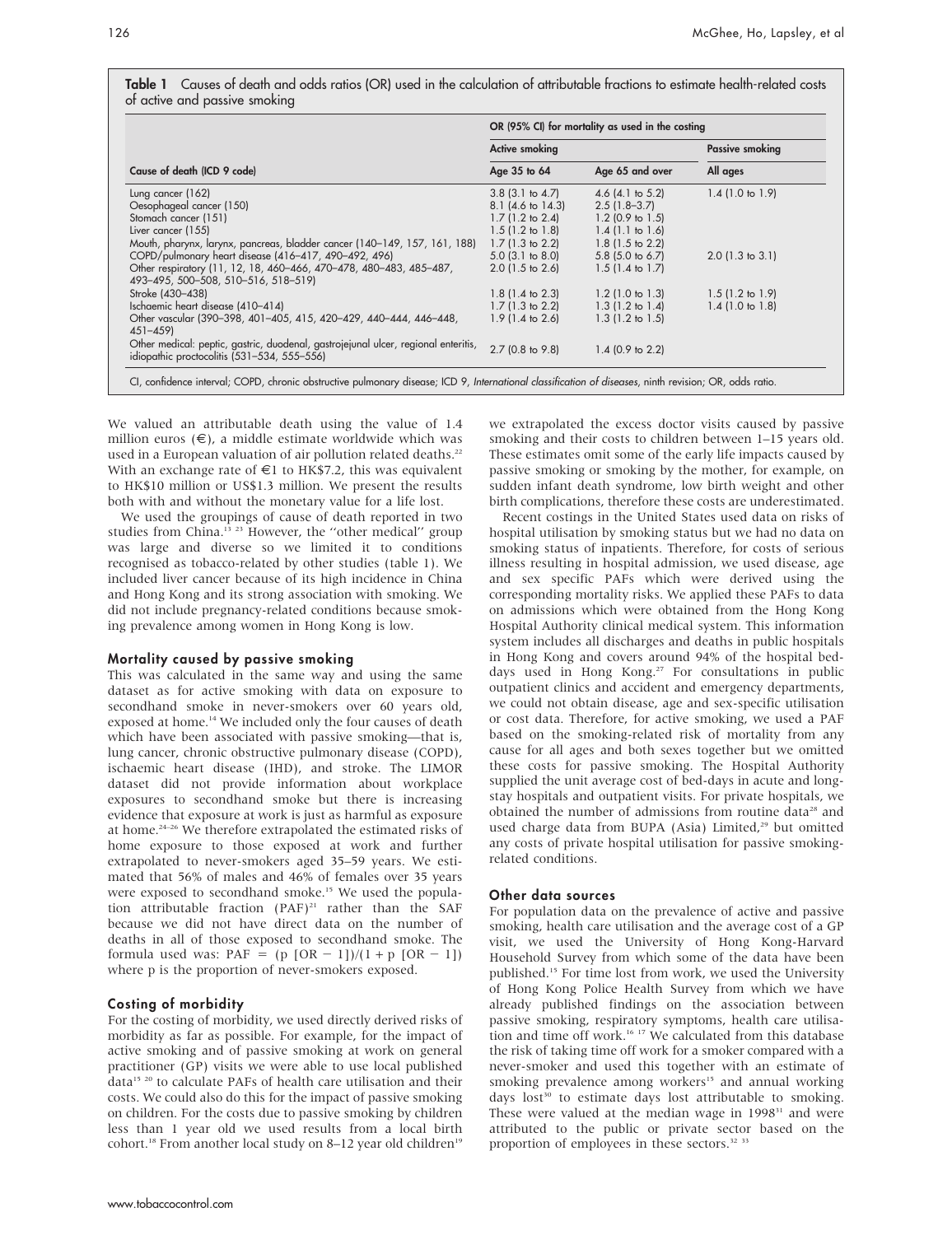| Component of cost                                            | No. of attributable units,<br>best estimate (range) | Unit cost (US\$)      | Value (US\$ million),<br>best estimate (range) |
|--------------------------------------------------------------|-----------------------------------------------------|-----------------------|------------------------------------------------|
| Mortality                                                    |                                                     |                       |                                                |
| <b>Total lives lost</b>                                      | 5596 (4096-6978)                                    | 1.3 million           | 7193 (5265-8969)                               |
| Productive lives lost (<65 years)                            | 1529 (1054-1942)                                    |                       |                                                |
| Productive life years lost $(<$ 65 years)                    |                                                     |                       |                                                |
| Undiscounted                                                 | 10774 (7295-13837)                                  | Males: 18509          | 199 (134-255)                                  |
| Discounted at 3% per year*                                   | 8669 (5889-11111)                                   | <b>Females: 13882</b> | 160 (109-205)*                                 |
| Morbidity                                                    |                                                     |                       |                                                |
| Public hospital days                                         |                                                     |                       |                                                |
| Acute                                                        | 270038                                              | 481                   | 130 (89-166)                                   |
| Long stay                                                    | 152888                                              | 255                   | 39 (29-49)                                     |
| Private hospital episodes                                    | 6370                                                | 2505                  | $16(12-19)$                                    |
| Specialist outpatient clinics                                | 256823                                              | 74                    | $19(16-22)$                                    |
| General outpatient clinics                                   | 714585                                              | DH: 28, HA: 34        | $21(19-22)$                                    |
| A&E (visits)                                                 | 105661                                              | 74                    | $8(7-8)$                                       |
| Private GP (visits)                                          | 519962                                              | 23                    | $12(12-18)$                                    |
| Days off work (private sector)                               | 170893                                              | Males: 51             | $10(0.5 - 15)$                                 |
| Days off work (public sector)                                | 21610                                               | Females: 38           | $1(0.1-2)$                                     |
| Nursing home care                                            |                                                     |                       | 117 (106-128)                                  |
| Home-based care                                              |                                                     |                       | $0.7(0.5-0.8)$                                 |
| Annual costs for active smoking, excluding the value of life | 532 (421-655)                                       |                       |                                                |

The numbers in the table are rounded and so may not sum to totals.

A&E, accident and emergency; DH, Department of Health; HA, Hospital Authority, GP, general practitioner.

We applied the PAF derived from the excess risk of mortality from any cause for active smokers aged over 65 years to the number of people in nursing homes and multiplied this by the annual unit cost of care.<sup>34</sup> To estimate the value of home care in the last year of life, we used additional data from LIMOR on the length of time that the decedent was unable to go outdoors alone in the year before death. We multiplied the average time spent in this state by a smoker by the number of deaths attributable to active smoking and subtracted attributable inpatient days; we did the same for passive smokers. These months of care were valued by applying the proportions who would have domestic help and the cost<sup>10 31 35 36</sup>; care provided by the family alone was not monetised.

To calculate a range for the best estimate of costs, we used the upper and lower bounds of the 95% confidence intervals for the risk estimates and re-worked the costings. Whenever we had alternative options for values, such as in the estimation of the costs of private hospital inpatient episodes, we used the lower option to give a conservative estimate. All reported costs are in US dollars (US\$1 =  $HK$7.8$ ) and are for one calendar year (1998).

#### RESULTS

We estimated that 5596 deaths among those 35 years and over in Hong Kong in 1998 were attributable to active smoking (table 2) and 1324 deaths were attributable to passive smoking (table 3). Of the passive smoking attributable deaths, 239 were from lung cancer, 303 from COPD, 309 from IHD and 473 from stroke. This amounts to 6920 tobacco-related deaths out of a total of 32 847 deaths in a population of 6.5 million people in 1998.

The discounted value of productive years of life lost was \$174 million, \$160 million for active smoking and \$14 million for passive smoking (tables 2 and 3). For adults, the attributable cost of public hospital use was \$230 million a year, \$169 million for active smoking and \$61 million for passive smoking (tables 2 and 3). This represents about 7% of the Hospital Authority's total expenditure on public hospitals in 1998. The cost of visits to specialist outpatient clinics by adults as a result of active smoking amounted to \$19 million (table 2) representing 5% of all visits to non-paediatric specialist clinics. The value of the extra medical care due to passive smoking exposure in children was \$4 million a year (table 3).

The cost of visits to public primary care outpatient clinics which were attributable to active smoking was estimated as \$21 million which is 12% of the total cost for such clinics in 1998. The cost of attributable visits to accident and emergency departments as a result of active smoking was \$8 million (table 2) or 5% of the cost of all visits. The attributable cost of private GP consultations due to active smoking was \$12 million (table 2) and \$32 million for passive smoking (table 3).

The value of the attributable absences from work was \$11 million for active smoking (table 2) and \$45 million for passive smoking (table 3). This does not include time taken off work for doctor consultations or a period of suboptimal productivity before doctor consultation and on return to work.

The attributable cost of nursing home care in those over 65 years for disease due to active smoking was \$117 million while the cost of home-based care was \$0.7 million (table 2). For passive smoking, home-based care cost \$0.3 million (table 3) but we could not estimate the cost of nursing home care for conditions caused by passive smoking.

Our conservative estimate of the annual health-related cost of tobacco in Hong Kong in 1998 is \$688 million with a range of \$469–\$916 million. This includes \$459 million for health care costs (\$341 million for medical care and \$118 million for long term care) and \$230 million for productivity losses. About 23% of the total costs and 28% of the medical care costs were due to passive rather than active smoking. The proportion of the morbidity costs which fell on the public sector was 70% for active smoking and 50% for passive smoking. In addition, there were 6920 (4430–9229) attributable deaths of which 19% were attributable to passive smoking. If we add the value of attributable lives lost but deduct productivity loss due to premature death to avoid double counting the value of a lost life, the annual cost would be \$9.4 billion.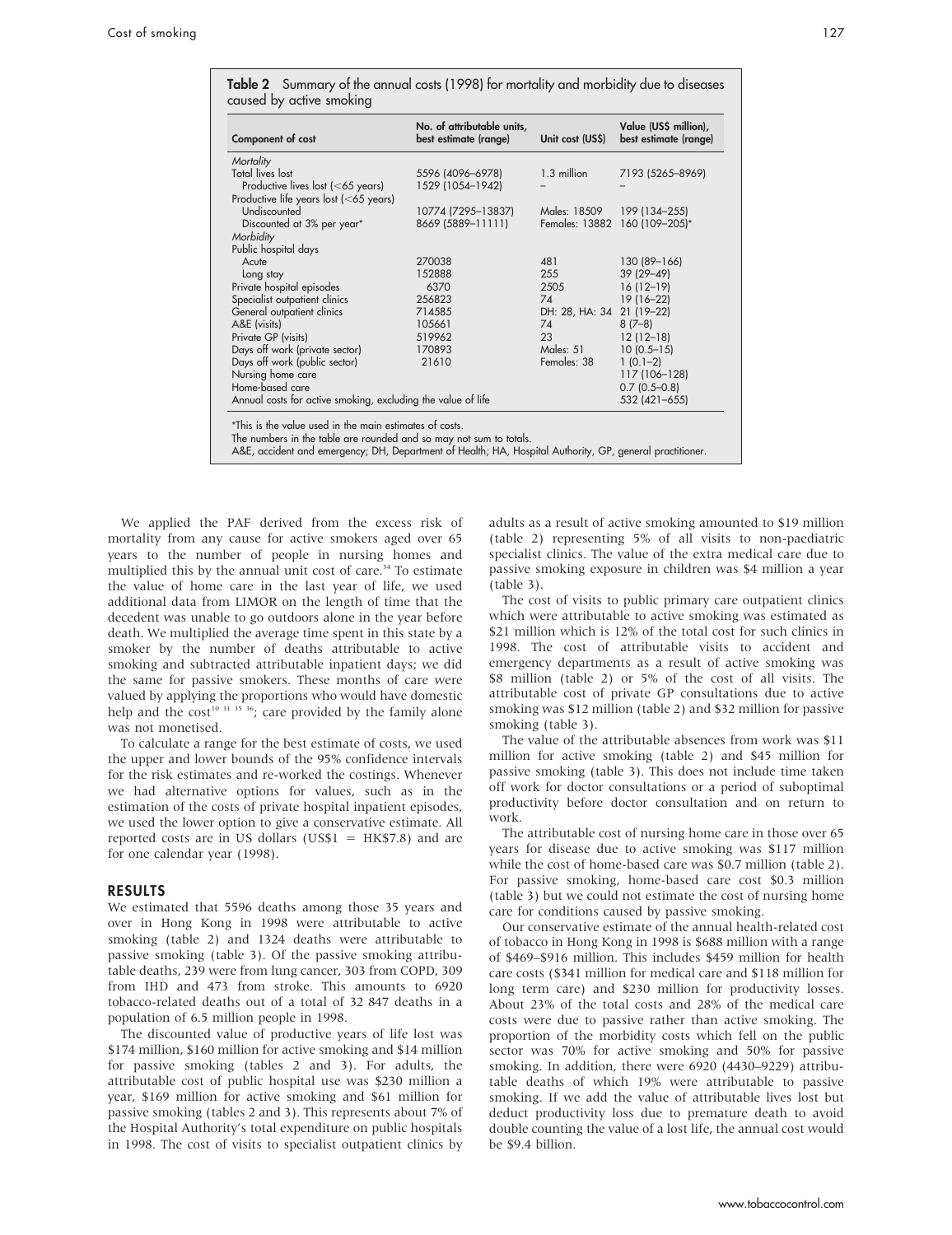| Component of cost                                             | No. of attributable units,<br>best estimate (range) | Unit cost (US\$)          | Value (US\$ million),<br>best estimate (range) |
|---------------------------------------------------------------|-----------------------------------------------------|---------------------------|------------------------------------------------|
| Mortality                                                     |                                                     |                           |                                                |
| Total lives lost                                              | 1324 (334-2251)                                     | 1.3 million               | 1702 (429-2893)                                |
| Productive lives lost (<65 years)                             | 178 (38-310)                                        |                           |                                                |
| Productive life years lost (<65 years)                        |                                                     |                           |                                                |
| Undiscounted                                                  | 1031 (211-1800)                                     | Males: 18500              | $18(4-31)$                                     |
| Discounted at 3% per year*                                    | 815 (168-1423)                                      | Females: 13900 14 (3-24)* |                                                |
| Morbidity                                                     |                                                     |                           |                                                |
| Admissions and outpatient use in children                     |                                                     |                           | $4(-)$                                         |
| Public hospital days                                          |                                                     |                           |                                                |
| Acute                                                         | 88916                                               | 481                       | 43 (13-70)                                     |
| Long stay                                                     | 69588                                               | 255                       | $18(6 - 29)$                                   |
| Private GP (visits)                                           | Approx 1500000                                      | 23                        | $32(3 - 60)$                                   |
| Days off work (private sector)                                | 942409                                              | Males: 51                 | $41(15-66)$                                    |
| Days off work (public sector)                                 | 102390                                              | Females: 38               | 4(2–7)                                         |
| Home-based care                                               |                                                     |                           | $0.3$ (0.1-0.5)                                |
| Annual costs for passive smoking, excluding the value of life |                                                     |                           | 156 (48-261)                                   |

Table 3 Summary of the annual costs (1998) for mortality and morbidity due to diseases

\*This is the value used in the main estimates of costs.

The numbers in the table are rounded and so may not sum to totals.

The following could not be estimated: numbers and costs of episodes in a private hospital; specialist outpatient

clinic, general outpatient clinic and accident and emergency clinic visits; nursing home care.

#### **DISCUSSION**

Our estimate of \$688 million for the current annual monetary value of the diseases caused by tobacco is larger than previous estimates for Hong Kong. The Hospital Authority previously estimated \$90 million for hospital care for cancer, heart and respiratory disease.<sup>37</sup> Another costing based on overseas risk estimates was \$193 million annually at 1998 prices.<sup>12</sup> Our costing is more comprehensive and uses locally derived data for all risks and costs. It is also more comprehensive than costings in other countries because we were able to include estimates of costs for major health problems associated with passive smoking, such as stroke and COPD. Almost a quarter of the cost of tobacco-related disease was due to the effects of passive smoking. Although the risk from passive smoking exposures is likely to be lower than that from active smoking, passive smoking is much more prevalent and thus the aggregated costs are relatively high.

The present study has limitations due to the nonavailability of some of the data required. First, we have used attributable fractions derived from mortality risks to estimate some of the morbidity costs. This allowed us to use local data but requires us to make assumptions about comparability of the risks. We do not have risk estimates for admission to hospital for smokers relative to non-smokers but diseasespecific mortality risks should not overestimate attributable admissions unless smokers use less hospital care than nonsmokers with the same disease. A cohort study from Korea<sup>38</sup> demonstrates the relationship between the risks of mortality and of hospital admission for current smokers in an East Asian population. For lung cancer, the risks for mortality (relative risk (RR) 4.0) and admission (RR 4.2) are almost the same; for IHD, the risk of admission is higher (RR 1.5 and 2.0) and for stroke the risk of mortality is slightly higher (RR 1.8 and 1.4) but the risk does not vary much between the two measures. Other studies of differences in utilisation between smokers and non-smokers have identified a higher rate of hospital utilisation by smokers.<sup>39-41</sup> Much of this excess is likely to be caused by a higher incidence of disease, which is already reflected in our mortality-based disease specific attributable risks.

Second, by using a population-based attributable fraction, we make the assumption that the proportion exposed—for example, among those admitted to hospital—is the same as the proportion exposed in the general population. This assumption is likely to lead to an underestimation of the true cost of hospital-based care since smokers are usually over-represented in a hospital population. Over-utilisation by smokers is sometimes less apparent as we move down the levels of care towards primary care services,<sup>42</sup> but Miller et al<sup>43</sup> found that smoking-attributable fractions for ambulatory care were larger than those for hospital care in the United States.

Third, for utilisation attributable to active smoking, hospital inpatient costs were the largest item and we could apportion these by age, sex and disease subgroups. However, for some categories of care such as outpatient visits, we were unable to separate out the effects of these variables and so could have under- or overestimated these costs. Fourth, we have used contemporary prevalence ratios for ever-smoking when estimating the PAFs but current mortality and morbidity result from smoking rates in the past. It would require detailed data going back many years to estimate the effect of this assumption. However, using the proportion of ever-smokers rather than current smokers tends to smooth out changes in smoking behaviour over time. Rising rates of smoking among young people suggest that this costing may be an underestimate of the burden of disease in the future.

Fifth, we had no specific risk data for the impact of passive smoking on adults under 60 years old so we extrapolated the risks for adults over 60 to those aged 35–59 years. The age of 35 has been identified as a significant cut-off point for active smoking beyond which exposure is reflected in disease and reduced life expectancy<sup>44</sup> and table 1 shows that the risks of mortality did not vary much with age beyond 35. We have used the same cut-off for the impact of exposure due to passive smoking. The number of attributable cases does increase with age because the risks are applied to a greater baseline rate of disease and this is incorporated by using age and disease specific population rates of deaths and admissions.

Finally, we have omitted some categories of health-related costs. Our value of \$1.3 million for a lost life attempts to put a value on the suffering caused by the loss of a loved one, but we have not included any value for pain and suffering due to disease or the considerable input by families to the care of their sick relatives, and we have only included four disease groups in the costing of passive smoking in adults.

The estimate of days of work lost by passive smokers is larger than that for active smokers, probably for two reasons.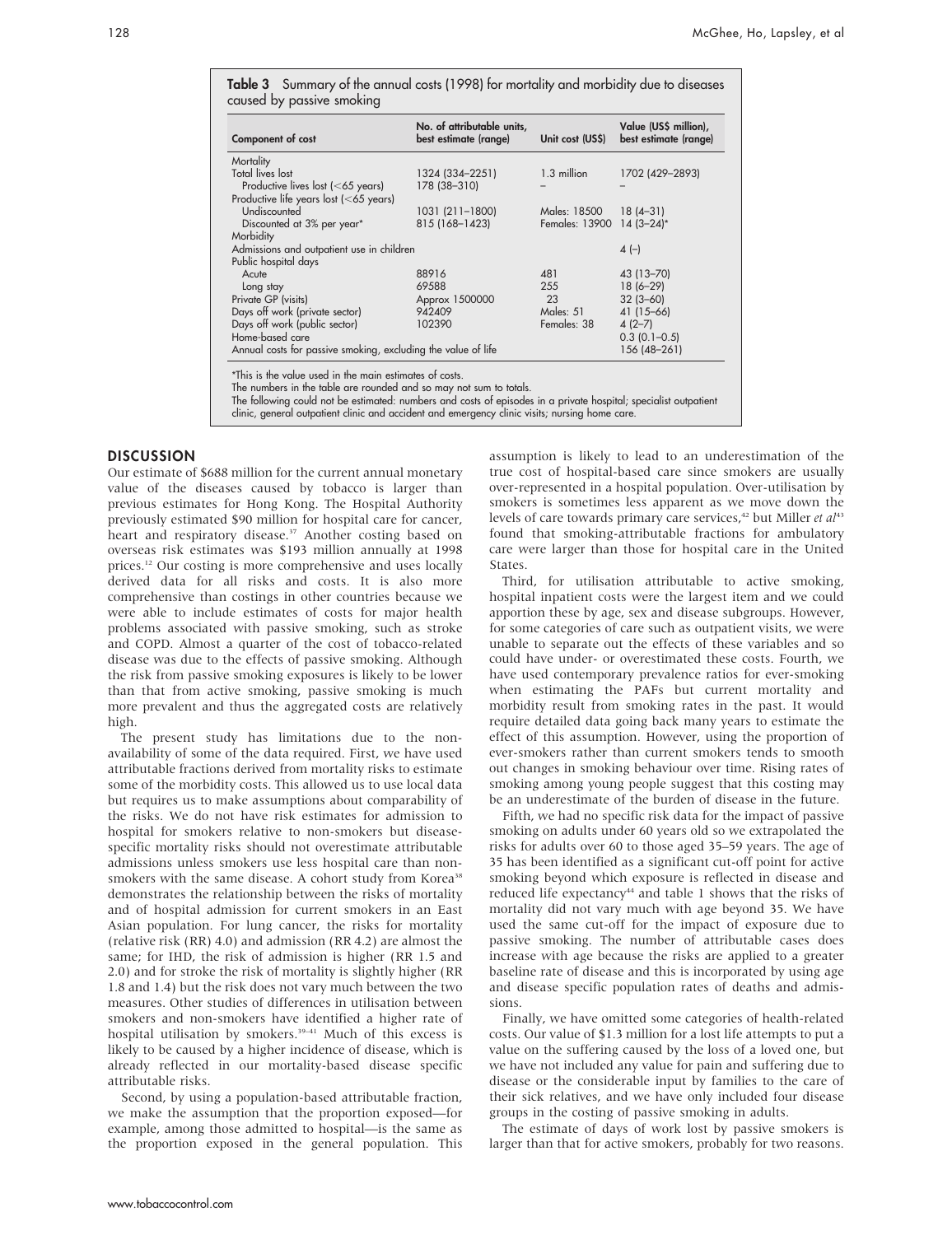First, those who continue to smoke tend to be less susceptible to its effects, the healthy smoker effect, or less health conscious. In our analysis, the risk of taking time off work was higher for passive (adjusted OR for males 1.80, 95% confidence interval (CI) 1.41 to 2.30) than for active smokers (OR 1.37, 95% CI 1.16 to 1.63). The same effect has been shown for doctor consultations.<sup>39 42 45 46</sup> Second, the prevalence of passive smoking is higher than that of active smoking. Together, these data give a higher population attributable fraction for passive than for active smoking.

In applying attributable risks to nursing home data, we assumed that the attributable proportion of nursing home use was similar to that for mortality. In the absence of evidence to the contrary, we consider this a reasonable assumption; the only alternative would be to drop this item which would underestimate the costs.

Economic assessments sponsored by the tobacco industry have, in the past, claimed net benefits from tobacco marketing and consumption.47 48 They often cite the tax revenue from tobacco as a source of funds for the government and claim that this tax revenue outweighs any excess health care costs. While our costing has been unable to quantify some categories of costs, our annual estimate of direct costs and productivity loss alone is more than double the Hong Kong SAR government's annual revenue from tobacco tax.

Warner<sup>49</sup> points out the weaknesses in previous economic arguments put forward by both the tobacco industry and tobacco control advocates. The issue most relevant to this paper is that only those smoking-related costs which fall on society are true social costs. For example, it could be argued that the cost of premature mortality could be considered an economic cost to the smoker's family and not to society since another worker would take over the role of the lost worker. If we exclude all of those costs which we might assume to be private costs, we have an estimate of \$331 million for the societal costs of smoking. Of our total costs, 64% fall on the public sector but this proportion will be different in other countries with different health and welfare systems.

The visits to primary care clinics attributable to active smoking could be presented in units of working time. If we assume that the average doctor sees 60 patients a day, five days a week for 48 weeks of the year, then the attributable visits represent the workload of 50 full-time doctors in the public sector and 36 full-time GPs in the private sector. For passive smoking, we have only estimated the extra workload in the private sector which is the equivalent of 104 full-time GPs. These ''doctor-equivalents'' are another useful means of emphasising the real costs of disease burden on the population.

Although some of our risk estimates for active smoking<sup>13</sup> are lower than those in the West, they are similar to those from Korea.<sup>38</sup> They are therefore likely to be applicable to Asia Pacific countries with a similar smoking history and will at least reflect, for those countries like China with an even more immature smoking epidemic, the likely future health care burden. With few smoke-free laws in Hong Kong, many nonsmokers are probably exposed to a high level of background smoking and this could be another reason for the lower estimates of risk for active smoking.

The costs of passive smoking in any country will depend to a great extent on its prevalence. In our estimates we used an exposure prevalence of about 50% but biochemical measures often show self-reported exposure to be an underestimate.<sup>50</sup> If the prevalence of passive smoking was higher than we have estimated, the associated costs would be higher too. If those in other countries wish to use our example to estimate their own passive smoking costs, they could upwardly adjust their costs of active smoking by multiplying by 1.3 to include costs due to passive smoking. They should, however, note that the

### What this paper adds

The maturity of the tobacco epidemic in Hong Kong is behind those in Western countries but ahead of those in East Asia, including mainland China. The cost of tobacco-related disease in Hong Kong therefore provides Asian countries with a prediction of their own future costs.

This article provides the most comprehensive costing to date in terms of passive smoking effects in adults. The costs of passive smoking were almost a quarter of the total costs and 28% of the medical care costs. Since Hong Kong has a relatively low prevalence of smoking among men, other countries' passive smoking costs are likely to be even higher.

prevalence of active smoking in Hong Kong is lower than in most Asia Pacific countries; it is therefore quite likely that other population's passive smoking burden is even higher than in Hong Kong, unless there is effective protection for non-smokers in public places, workplaces and their own homes.

These findings will give a strong boost to the Hong Kong government's aim to promote tobacco control and the urgently needed evidence on which to base legislation. Stronger arguments citing health costs can be made against the catering industry's proposals for extended ''grace periods'' before implementation of smoke-free legislation covering all restaurants and bars. Each day of delay in implementing the legislation in Hong Kong can now be translated into an additional monetary burden to the community.

#### ACKNOWLEDGEMENTS

We gratefully acknowledge the funding support of the Health Care and Promotion Fund (Grant no. 212919) of the Government of the Hong Kong SAR. We thank the Hong Kong Hospital Authority (Dr H Fung) for providing hospital utilisation and cost data, the Hong Kong Department of Health, the Social Welfare Department Elderly Branch and BUPA (Asia) Limited for information on health care and costs, Ms Patsy Chau and Ms Dorothy Lam for help with the analyses, Ms Manda Tsang and Ms Mabel Yau for literature review.

#### Authors' affiliations .....................

S M McGhee, L M Ho, J Chau, W L Cheung, S Y Ho, M Pow, T H Lam, A J Hedley, Department of Community Medicine, University of Hong Kong, Hong Kong SAR, China

H M Lapsley, Centre of National Research on Disability and Rehabilitation Medicine, The University of Queensland, Brisbane, Queensland, Australia

Competing interests: TH Lam is Vice-Chairman and AJ Hedley former Chairman of the Hong Kong Council on Smoking and Health.

#### **REFERENCES**

- 1 US Department of Health and Human Services. The health consequences of smoking. A report of the Surgeon General. Atlanta, Georgia: US Department of Health and Human Services, Centers for Disease Control and Prevention, National Center for Chronic Disease Prevention and Health Promotion, Office on Smoking and Health, 2004.
- 2 California Environmental Protection Agency. Health effects of exposure to environmental tobacco smoke. Sacramento: California Environmental Protection Agency, Office of Environmental health Hazard Assessment, Reproductive and Cancer Hazard Assessment Section and Air Toxicology and Epidemiology Section, 1997.
- 3 Centers for Disease Control and Prevention. Annual smoking-attributable mortality, years of potential life lost and economic costs – United States, 1995– 1999. MMWR Morb Mortal Wkly Rep 2002;51:300–3.
- 4 Miller LS, Zhang X, Rice DP, et al. State estimates of total medical expenditures attributable to cigarette smoking, 1993. Public Health Rep 1998;113:447–58.
- 5 Warner KE, Hodgson TA, Carroll CE. Medical costs of smoking in the United States: estimates, their validity and their implications. Tob Control 1999;8:290–300.